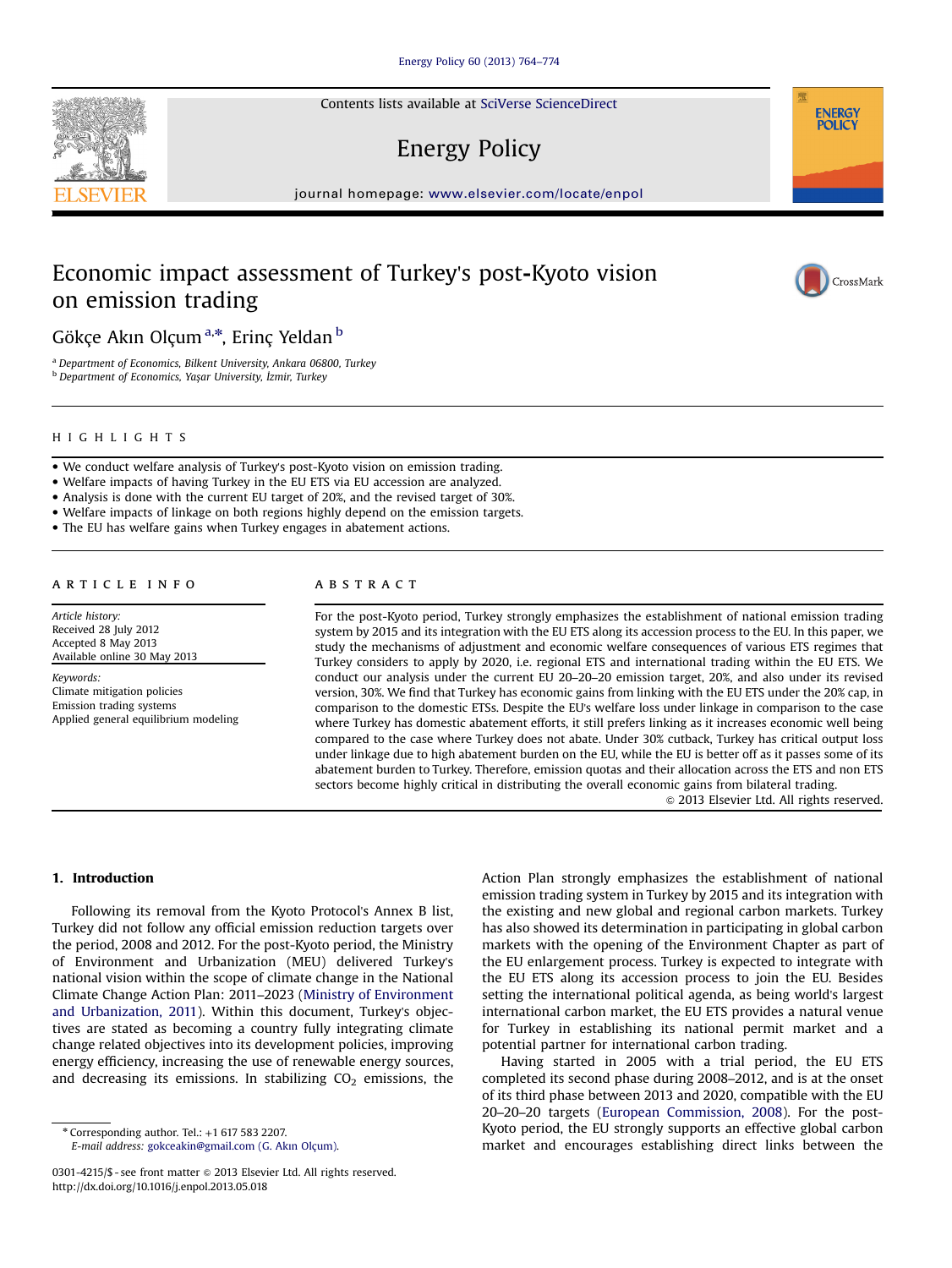EU ETS and other cap-and-trade systems. The third countries neighboring the EU, together with the candidate and potential candidate countries, are stated as the most potential trading partners [\(European Commission, 2009](#page--1-0)).

Bottom-up linking of cap-and-trade schemes are highly desirable as it enhances price equalization across the linked schemes resulting in reduced aggregate abatement costs compared to ex ante abatement costs [\(Haites, 2001](#page--1-0); [Blyth and Bosi, 2003\)](#page--1-0). In addition, both Turkey and the EU are supposed to benefit from the proper functioning of the carbon market due to increased liquidity and decreased price volatility [\(Baron and Bygrave, 2002](#page--1-0)). Nevertheless, overall efficiency gains do not necessarily translate into regional efficiency gains. Linking the EU ETS with the Turkish national permit market can have various distributional impacts, which strongly depend upon the design of permit trading scheme, existing distortions in the economies, carbon intensity of the economies, and further on the terms of trade effects that the regions are exposed to via international trade. Therefore, the regional efficiency gains should be analyzed in a way that accounts for these various price and income effects.

Despite incentives provided in the political background, there remain many challenges that both Turkey and the European Union face in formalizing their post-2012 abatement strategies based on permit trading. Previous modeling efforts on the Turkish abatement strategies against greenhouse gas emissions have exclusively focused on applications of taxation in the Turkish economy in isolation from the global economy. [Telli et al. \(2008\)](#page--1-0) and [Vural](#page--1-0) [\(2009\)](#page--1-0) concentrated on the taxation of energy use as instruments of carbon dioxide abatement while [Kumbaroglu \(2003\)](#page--1-0) focused on the taxation of sulfur emissions. In a more recent study by [Aydin](#page--1-0) [and Acar \(2010\)](#page--1-0), the economic impacts of unilateral carbon taxation in Turkey are investigated under the case of Turkey's accession to the European Union.

The economic aspects of bottom up linking of the EU ETS with other cap-and-trade systems have been assessed in various model frameworks. In their theoretical study, [Eyckmans and Hagem](#page--1-0) [\(2011\)](#page--1-0) show that the EU countries can benefit from the bottom up linking of regional cap-and-trade systems in case of certain trade agreements. They test their hypotheses in using numerical simulation methods across EU and China for 2015. In another study, [Anger \(2008\)](#page--1-0) studies linking the EU-ETS with the newly emerging market schemes beyond Europe, i.e. Japan, Canada, the US and the OECD Pacific countries. Their numerical analysis shows that linking the EU-ETS with the emerging permit markets induces minor economic benefits for the EU, while the economic impacts for the non-EU countries can vary depending on the nature of domestic structural differences and prevalent inefficiencies. The dependence of the economic impacts to the structure of allowance allocation in the linking permit trading schemes is further analyzed in [Anger \(2009\).](#page--1-0)

Thus, there is a gap in the previous literature in addressing the economic impacts of Turkey's abatement policies and bottom-up linking of the EU ETS with the emerging Turkish permit market during the post-Kyoto period. This paper aims to fill this gap and analyze the unilateral use of emission trading schemes in Turkey as part of its contribution to the international climate change mitigation efforts. It further investigates the economic impacts of linkage provisions on both the EU and Turkey, which is planned to take place as part of the EU's enlargement policies in the post-2012 period.

To this end, we build a multi-regional, multi-sectoral applied general equilibrium model in order to study the economic impact of Turkey's market-based abatement policies on the respective economies. Our analysis shows that the EU prefers that Turkey abates at home rather than not, while Turkey finds domestic abatement costly. However, Turkey can alleviate some of these costs by bilateral trading within the EU ETS. The economic gains out of permit trading are highly dependent on the total emission targets and their allocation across sectors. Our analysis further suggests that in the case of an increase in the EU's emission target, Turkey would not prefer to trade permits with the EU but rather stick to domestic abatement policies.

Under 20% cutback, Turkey has economic gains under bilateral trading within the EU ETS in comparison to unilateral trading schemes. Although the EU has certain level of welfare loss under bilateral trading in comparison to the case where Turkey has domestic abatement efforts, it still prefers bilateral trading as it increases economic well being compared to the case where Turkey does not abate. However, under 30% cutback, Turkey has critical output losses under bilateral trading due to high abatement burden on the EU. On the other hand, the EU favors bilateral trading as it passes some of its abatement burden to Turkey.

The following pages of the paper are organized as follows. In Section 2, we provide key environmental and economic data to portray Turkey's standing in comparison to the EU countries. In Section 3, the model structure and calibration strategy are laid out, together with the forward calibration procedure used in comparative static analysis. In Section 4, we describe the scenario runs and discuss the computational results. Section 5 summarizes our findings and concludes.

#### 2. Key environmental and economic indicators

Over the period between 1990 and 2009, Turkey's GDP has shown a growing, yet highly volatile trend with a cumulative expansion of 92%. Within the same period, Turkey has also experienced a rapid increase in its total primary energy supply (TPES). Table 1 reports this cumulative increase as 85.1%.

Data supplied by the [IEA \(2011a\)](#page--1-0) and [OECD \(2011\)](#page--1-0) reveal that total primary energy supply of Turkey highly depends on coal and peat with 32%, on natural gas with 30%, and on crude oil and oil products with 27%. The composition of TPES has been more stable since 2005, and yet, the share of renewable resources remains fairly low, around 4% for hydro, 5% for biofuels, and 2% for geothermal and solar resources. As coal, peat, oil and natural gas

| Table 1 |  |                           |
|---------|--|---------------------------|
|         |  | Key indicators of Turkey. |

Source: [IEA \(2011a\)](#page--1-0).

|                                       | 1990   | 1995   | 2000   | 2005   | 2007   | 2008   | 2009   | Change 90–09 (%) |
|---------------------------------------|--------|--------|--------|--------|--------|--------|--------|------------------|
| $CO2$ (Mt of $CO2$ )                  | 126.91 | 152.66 | 200.56 | 216.36 | 265    | 263.53 | 256.31 | 102.00           |
| <b>TPES</b> (Mtoe)                    | 52.76  | 61.55  | 76.35  | 84.38  | 100.01 | 98.5   | 97.66  | 85.10            |
| GDP PPP (billion 2000 USD)            | 411.06 | 481.43 | 589.24 | 736.17 | 823.66 | 829.09 | 789.08 | 92               |
| <b>Population (millions)</b>          | 55.12  | 59.76  | 64.26  | 68.58  | 70.26  | 71.08  | 71.9   | 30.40            |
| $CO2/TPES$ (t $CO2$ per TJ)           | 57.5   | 59.2   | 62.7   | 61.2   | 63.3   | 63.9   | 62.7   | 9.10             |
| $CO2/GDP$ PPP (kg $CO2$ per 2000 USD) | 0.31   | 0.32   | 0.34   | 0.29   | 0.32   | 0.32   | 0.32   | 5.20             |
| $CO2/population$ (t $CO2$ per capita) | 2.3    | 2.55   | 3.12   | 3.15   | 3.77   | 3.71   | 3.57   | 54.80            |